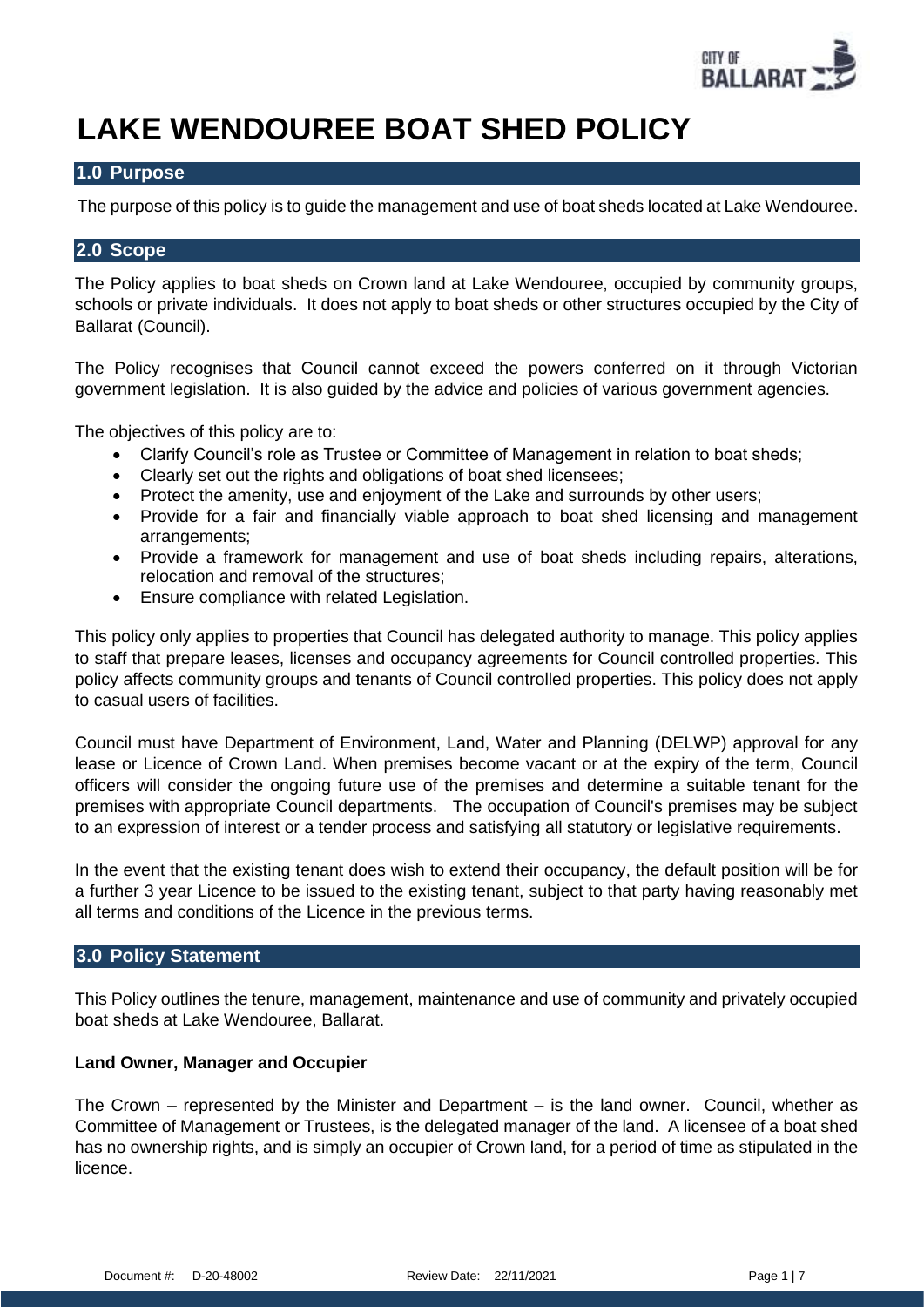

# **3.1 Management principles**

Boat sheds have been part of the history and use of Lake Wendouree for over a century. Well maintained boat sheds provide a point of interest to visitors, and can contribute to the visual amenity of the lake and surrounding land.

- The boat sheds are located on Crown land managed by Council. The structures are fixtures on the land and belong to the land owner.
- Boat sheds should benefit the wider community as far as practicable, have multi-functional shared use, and enable optimal public use of the Lake and surrounds.
- Private occupation of a boat shed is a privilege, not a right. Tenure arrangements will recognise this, and be structured to avoid a boat shed becoming a form of private investment in a public resource.
- New private structures on Crown land that provide no public use benefit (such as privately occupied jetties or boatsheds) will not be permitted.
- Over time as opportunities arise, private occupation of existing boat sheds should be phased out in favour of community use based on clearly demonstrated benefit and demand.
- Any new boat shed proposed for community use should be based on a sound business case; benefit a wide range of community members; be located without impeding the landscape value, views or access to the Lake, and be in character and scale with existing boatsheds.

# **3.2 Tenure**

# *Grant of Licence*

All boat shed occupations will be formalised through a licence agreement. Section 17B of the *Crown Land (Reserves) Act 1978* allows for licence agreements for a period not exceeding 10 years. However, the land manager is not obliged to offer the maximum term.

Occupation of boat sheds located on Crown land at Lake Wendouree will be formalised through a licence under section 17B of the *Crown Land (Reserves) Act 1978.* The term of the licences will be for a maximum of three (3) years.

# *Renewal of Licence*

At Council's discretion, licences may be renewed at the end of the tenure period for a further term where:

- licence conditions are met:
- the structure is well maintained:
- the structure is in an appropriate location and not subject to storm surges, flooding, siltation or erosion;
- the structure is not at risk and/or contributing to the instability of the area;
- Council has not determined to remove the structure, or use the structure in another way.

# *Cancellation of Licence*

A breach by a Licensee of the licence or this policy, including failure to pay Council fees and charges, and which is unremedied after reasonable notice of the breach is given to the Licensee, may result in cancellation of the licence.

Licences which become available as a result of cancellation may be offered for reallocation by Council.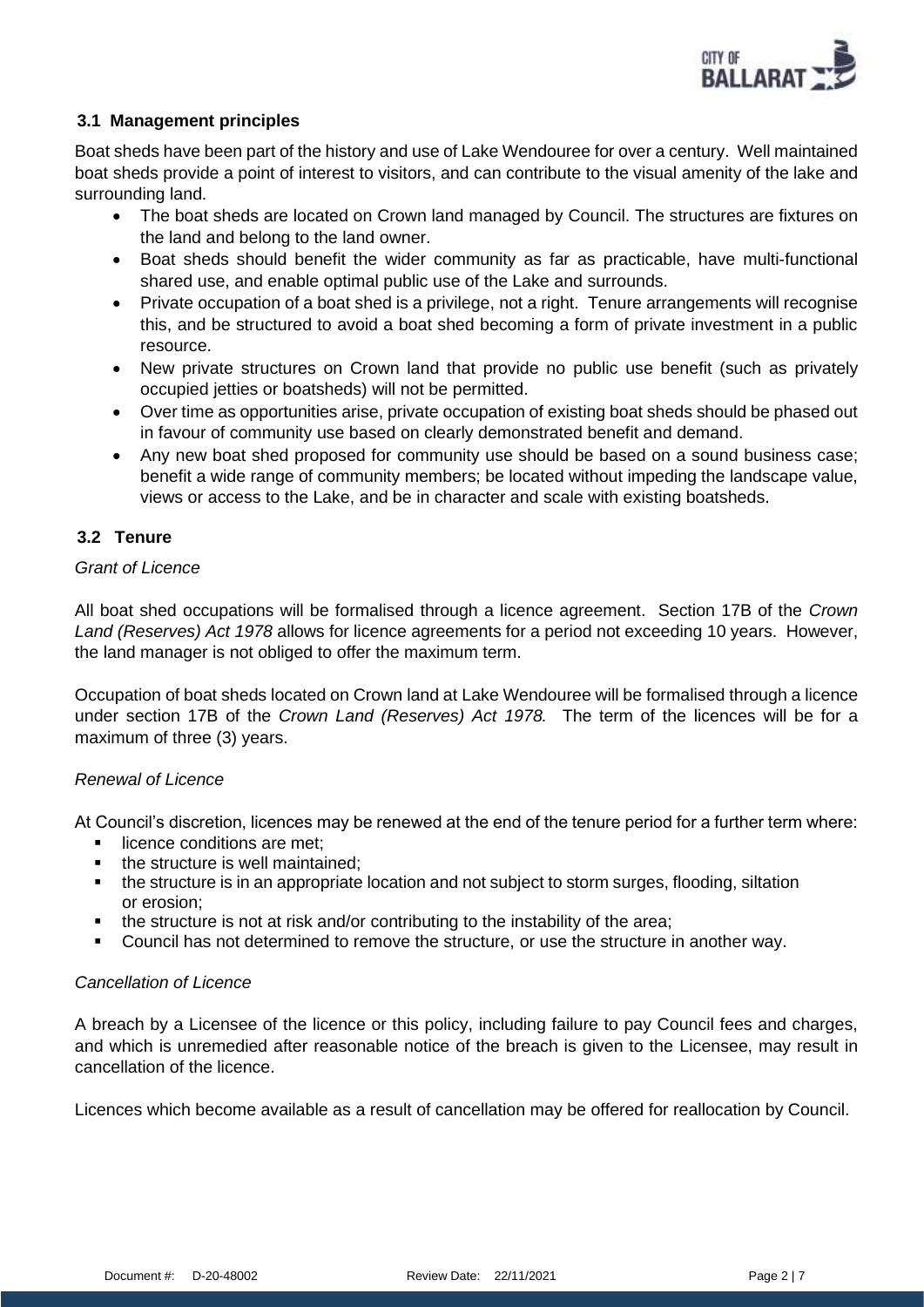

# *Transfer of Licence*

Licences may be transferred subject to approval from Council. A licence may not be transferred by bequest.

Transfer of licence will be subject to:

- acceptable condition of the boat shed structure as determined by Council;
- approval for any alterations;
- no increase in licensed footprint;
- maintenance repairs, including external painting, as determined by Council;
- payment of outstanding charges including rates, taxes and licence fees;
- payment of prescribed transfer fees;
- Council having not determined to remove the structure, or use the structure in another way.

# **3.2.1 Fees and Charges**

#### *Licence Fees*

The licence fees for boat sheds will be determined by Council on an annual basis. Fees and charges for boat shed licences are payable annually in advance.

The method of determining the licence fees will be determined by Council from time to time and is subject to any relevant legislation, policies and strategies.

# *Transfer Fees*

Fees are levied by Council for transfer of boat shed licences from a current licensee to a new prospective licensee. Transfer fees are 5% of the Capital Improved Value (CIV) of the boat shed as determined in the current Council rates notice. Council may review the transfer fees from time to time. Transfer fees may be applied proportionally, such as when there is more than one Licensee but only one Licensee is transferring their share.

Transfer fees must be received by Council before any transfer of licence is approved. The payment of all fees, including transfer fees, is the responsibility of the Licensee.

# *All Fees and Charges*

Licensees are responsible for payment of all municipal land rates and taxes on the licensed site. Failure to pay municipal land rates, licence or transfer fees will enable Council to pursue recovery of outstanding monies and cancel the licence.

# **3.2.2 Rebuilding a structure**

Where an existing boat shed is substantially damaged (greater than 50% loss), building of a new boatshed may be permitted within the existing footprint of the structure at the discretion of Council. The building of the replacement boatshed must be completed within the timeframes specified within the permit or permission may be deemed to have lapsed.

The style, form and materials of any rebuilt boat shed should be consistent with DELWP's Standards for Bathing Box and Boatshed Construction Guidelines 2015 and should take into account the character of the adjoining bathing boxes and boatsheds and the surrounding foreshore environment.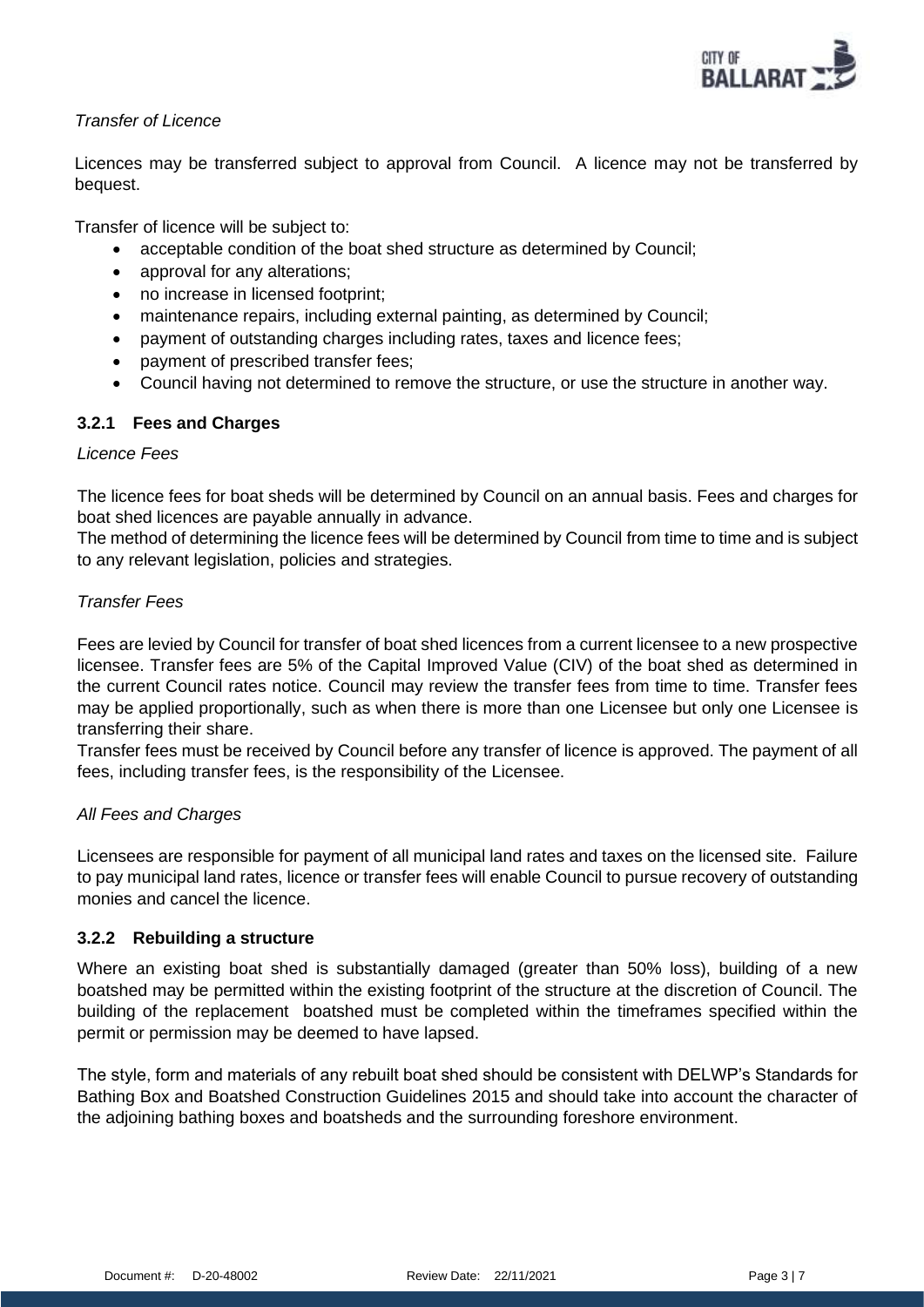

# **3.2.3 Removal of structures**

Boat Sheds may be removed in any of the following circumstances as determined by Council:

- The structure is dilapidated, beyond repair or is a hazard to public safety;
- The tenant fails to give effect to notices issued by the Council;
- The structure does not comply with the relevant construction standards;
- The area is subject to changes including storm surges, flooding, loss of water in the Lake, siltation or erosion;
- The structure is at risk or may contribute to land or water changes;
- The area around the structure is unsafe to access;
- Removal is planned through any Management Plan or Policy for the area:
- All heritage considerations are appropriately met.

#### **3.3 Occupancy conditions**

#### **3.3.1 General Maintenance**

To provide a consistent and fair framework for the conduct of maintenance on Council premises, maintenance schedules have been developed and each tenant is required to maintain the facility in accordance with the maintenance schedule attached to the lease or Licence. The maintenance schedule will specify the responsibilities of Council and the tenant including responsibility for maintaining the structure, the building fixtures and fittings and grounds. The level of maintenance responsibility outlined in the relevant schedule will be determined by the tenant category and any special maintenance requirements by the tenant.

Generally, the Licensee must maintain the boat shed in good condition to the satisfaction of Council and ensure the boat shed does not prejudice the safety of its users, and other park users and visitors. The Licensee must ensure that:

- Any improvements are kept in good order and condition;
- Graffiti is removed from the structure within the period specified on notification by Council: general graffiti 28 days and offensive graffiti 7 days. Council reserves the right to remove offensive graffiti where it is in public view and likely to cause distress to the community;
- The site is kept free of rubbish, pest animals and weeds; and
- Every default of which notice is given by the Council to the Licensee is remedied within a reasonable time specified in the notice.

# **3.3.2 Risk and Occupational Health and Safety**

Council will require appropriate risk management measures in all leases and licenses which will include requiring tenants to:

- Release and indemnify Council for all claims resulting from any damage, loss, death or injury in connection with the premise unless such claims arise out of Council's negligence;
- Maintain adequate public liability insurance;
- Ensure that appropriate documentation and insurance is in place for occasional or hired use of the premises by third parties;
- Implement appropriate emergency evacuation procedures
- Implement a risk management plan that identifies the risks associated with the tenant's use of the premises and how such risks will be addressed;
- Only use appropriately qualified tradespeople to undertake repairs.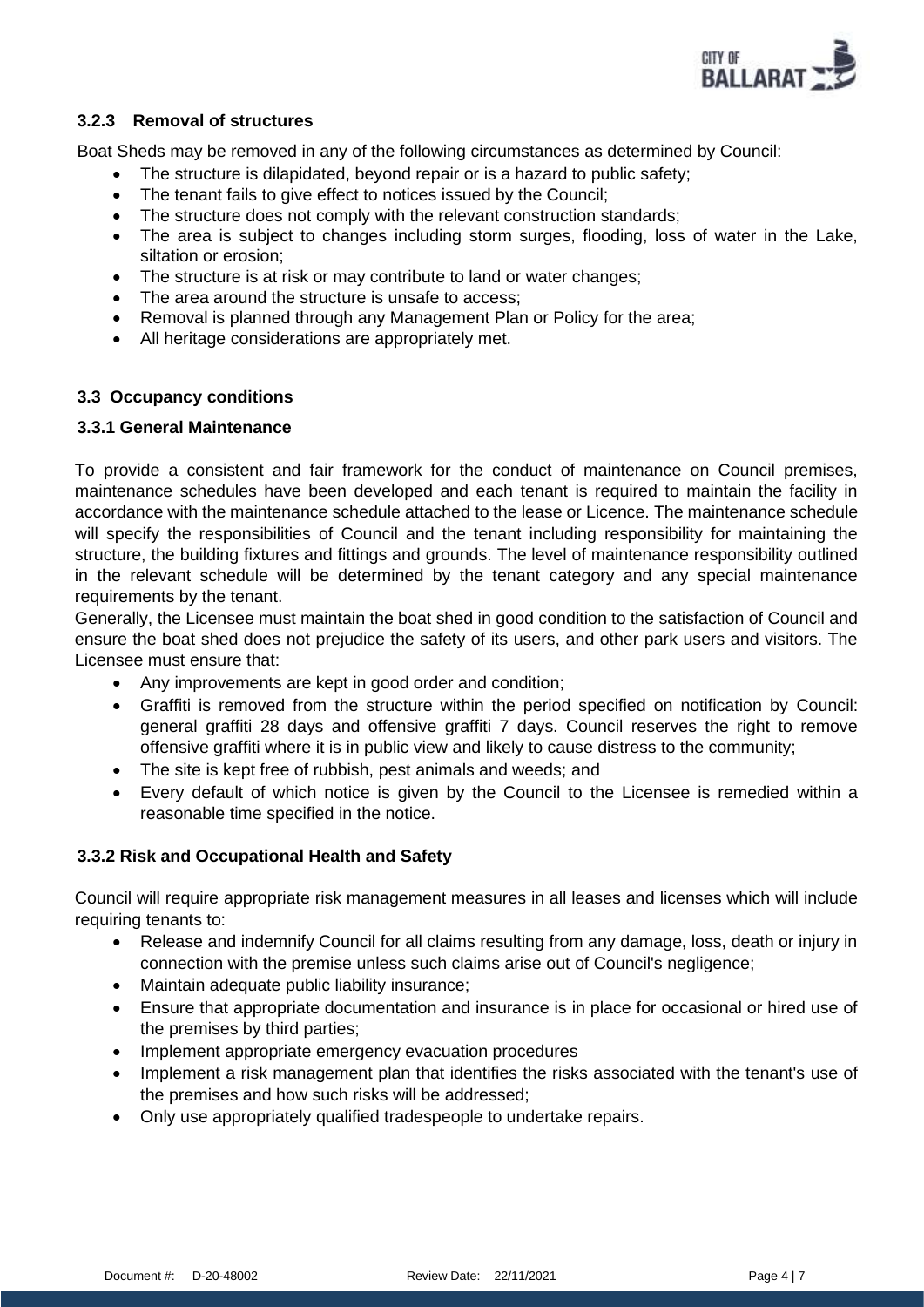

# **3.3.3 Condition Audits**

Tenants may be required to participate in a regular condition inspection and report of the premises as determined by Council. The regularity of the review will depend on the use and type of tenant. Council or Council's agent may also enter the premises at any reasonable time after giving the tenant a minimum of one weeks notice to conduct condition audits.

#### **3.3.4 General Occupancy Conditions**

- No construction works are to be carried out by the licensee without firstly obtaining the permission of Council as land manager under the Crown Land (Reserves) Act 1978, and secondly, obtaining any permission required from Council as the Responsible Authority under the *Planning and Environment Act 1987*. This includes any erosion or siltation control works or jetty construction.
- The Licensee must hold public liability insurance over the licensed site to a minimum value specified in the licence and supply evidence of the current policy to Council on request.
- No services such as power, water, drainage, sewerage, gas or telecommunications are to be connected to a boat shed. This includes solar or wind power generation or other infrastructure, without the consent of Council.
- Boat sheds shall not be used for overnight stays or any other sort of residential accommodation.
- Boat sheds shall not be used for any commercial purpose without Council permission.
- No fuel or chemicals are to be stored in any privately occupied boat shed. Where the storage of fuel in other boat sheds is permitted by Council, relevant Australian Standards must be adhered to and will be included as a condition of the Licence.

#### **3.4 Compliance responsibilities**

The Executive Manager Property Services and Facilities Management will ensure all tenants comply with relevant terms and conditions contained within this policy.

#### **3.5 Charter of human rights compliance**

It is considered that this policy does not impact on any human rights identified in the *Charter of Human Rights and Responsibilities Act 2006*.

#### **3.6 Commitment to child safe standards**

All Tenants and their staff are expected to ensure they understand Council's commitment to the child safety standards and that everyone has a role to play in protecting children from abuse. Tenants and their staff are expected to understand how to identify, assess, and minimise risks of child abuse and to detect potential signs of child abuse. They will also be expected to ensure that their behaviour towards children is in accordance with the Child Safe Standards.

# **4.0 Supporting documents and references**

# **4.1 Legislation**

- *Local Government Act 1989*
- *Crown Land (Reserves) Act 1978*
- *Planning and Environment Act 1987*

#### **4.2 Associated Documents**

- Risk Management Policy
- Asset Management Policy
- Approved Master Plans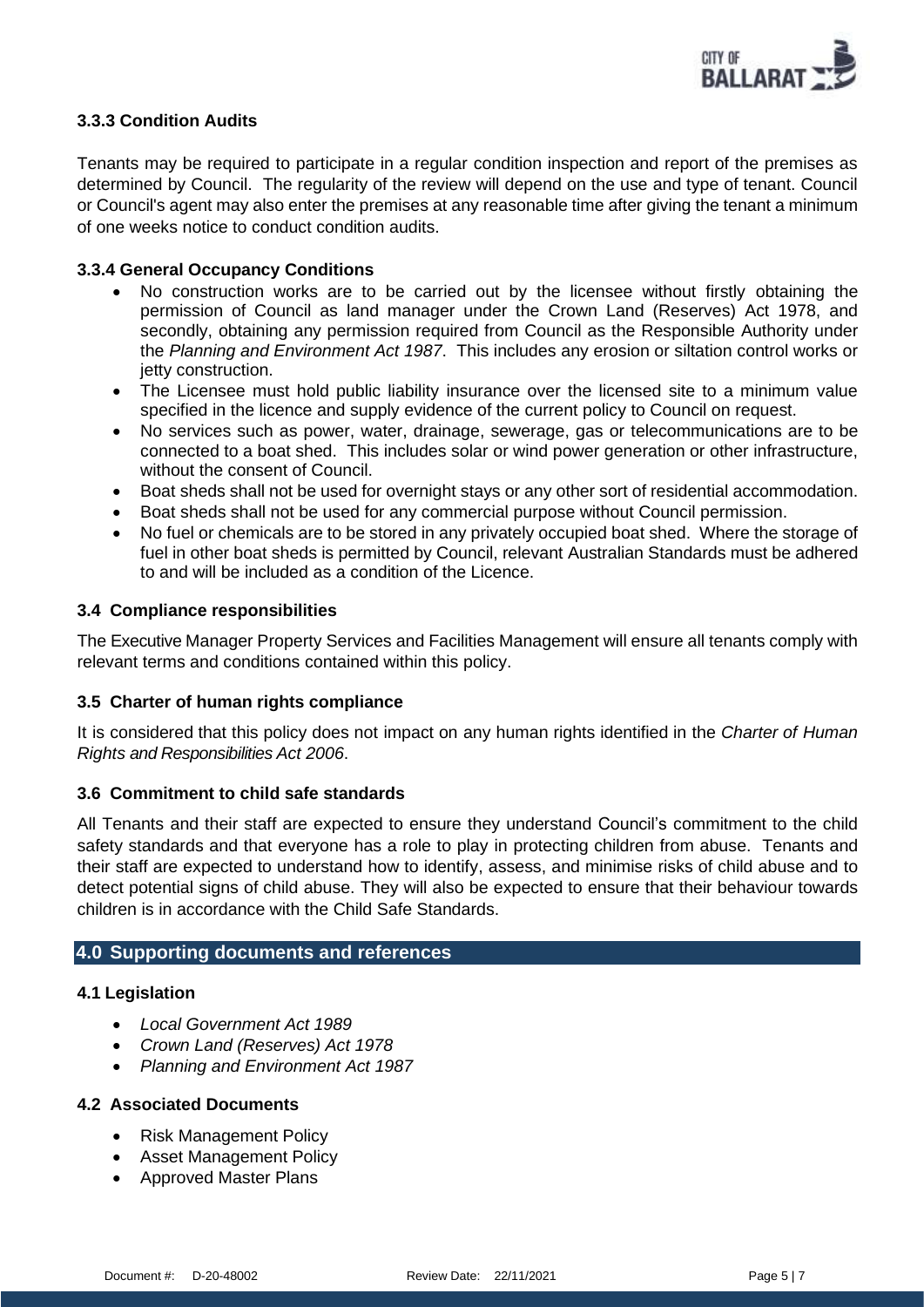

- Capital Works Program
- Council Plan 2017 2021
- Community Engagement Strategy
- Standard Council Lease and Licence Templates
- Standard DELWP Lease and Licence Templates
- Child Safe Standards

# **4.3 Definitions**

| <b>Annual Licence Fee</b>   | The annual fee payable to Council as owner or manager of the property.                                                                                                                                                                                                                                                                                                    |
|-----------------------------|---------------------------------------------------------------------------------------------------------------------------------------------------------------------------------------------------------------------------------------------------------------------------------------------------------------------------------------------------------------------------|
| <b>Boatshed</b>             | A shed or similar structure erected on the lake foreshore managed by<br>Council and generally used for the storage of boats, watercraft and<br>accessories, and for the comfort and convenience of licensees.                                                                                                                                                             |
| <b>Commercial Occupier</b>  | Any occupier who operates a business or commercial enterprise other<br>than a sporting, educational, recreational or community group. This<br>includes Not For Profit organisations that hire or retail goods or services.                                                                                                                                                |
| <b>Community Occupier</b>   | Not for Profit bodies which provide or promote community, cultural,<br>educational, sporting, recreational or similar activities                                                                                                                                                                                                                                          |
| <b>Council</b>              | The City of Ballarat and any successor in law.                                                                                                                                                                                                                                                                                                                            |
| <b>DELWP</b>                | The Department of Environment, Land, Water & Planning and its<br>predecessors, successors and assignees, the Victorian Government<br>department representing the Crown as the landowner of Crown land.                                                                                                                                                                    |
| <b>Existing Boatshed</b>    | A boat shed that exists at the date of this policy.                                                                                                                                                                                                                                                                                                                       |
| Lease                       | A lease is a right granted by the owner of land (landlord) to another                                                                                                                                                                                                                                                                                                     |
|                             | person, community group or incorporated organisation (tenant) to have<br>exclusive possession of that land, or part thereof, for a fixed duration in<br>return for rental payment. Council may grant a lease where the premises<br>will be occupied exclusively by the one user and Council considers that<br>granting a lease is in the best interests of the community. |
| <b>Licence</b>              | A Licence permits a person, community group or incorporated<br>organisation (licensee) to occupy land (or part thereof) on particular<br>conditions. The main feature that distinguishes a Licence from a lease is<br>that a Licence does not permit exclusive occupancy of the land.                                                                                     |
| Licensee                    | A person holding a current licence for any Council owned or managed<br>property                                                                                                                                                                                                                                                                                           |
| <b>Municipal Land Rates</b> | Has the same meaning as general rates referred to in the Local<br>Government Act 1989.                                                                                                                                                                                                                                                                                    |